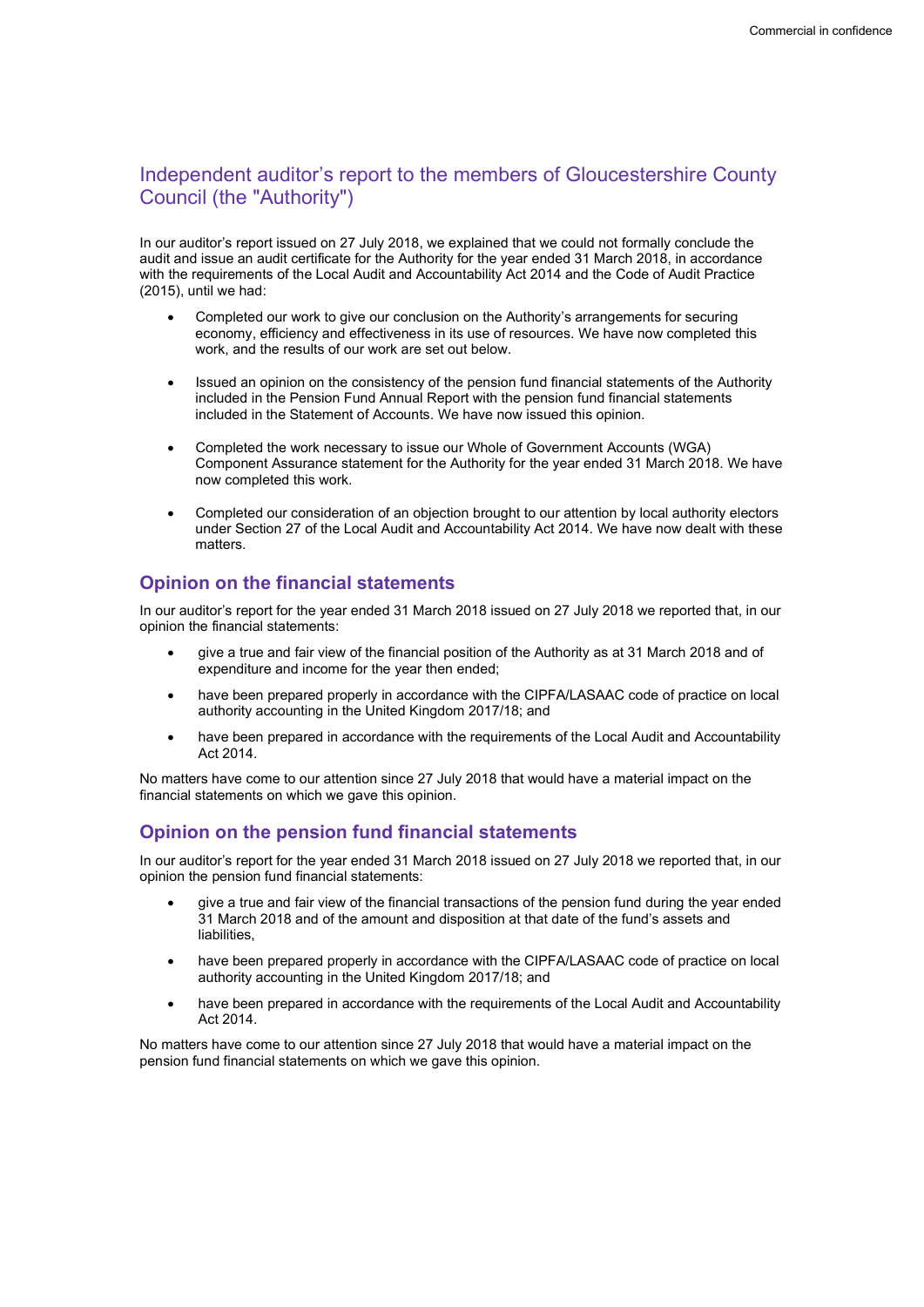# Report on other legal and regulatory requirements - Conclusion on the Authority's arrangements for securing economy, efficiency and effectiveness in its use of resources

## Qualified conclusion

On the basis of our work, having regard to the guidance issued by the Comptroller and Auditor General in November 2017, except for the effects of the matter described in the basis for qualified conclusion section of our report, we are satisfied that, in all significant respects. Gloucestershire County Council put in place proper arrangements for securing economy, efficiency and effectiveness in its use of resources for the year ended 31 March 2018.

## Basis for qualified conclusion

Our review of the Authority's arrangements for securing economy, efficiency and effectiveness in its use of resources identified the following matter:

In June 2017 Ofsted published a report on services for children in need of help and protection, children looked after and care leavers in Gloucestershire based on their inspection visit in February and March 2017. The overall judgement was that children's services in Gloucestershire were inadequate.

Following the 2017 inspection, Ofsted undertook a series of monitoring visits to the Authority. The latest of these visits which was relevant to the arrangements in place during 2017/18 was undertaken in May 2018. Following this visit, Ofsted reported that:

- The Authority is making progress in improving services for children and young people. However too many children continue to experience drift and delay in the assessment, planning and provision of services to meet their needs.
- The director of children's services, together with the senior management team, is providing clear direction and embedding a programme for improvement, which has resulted in some recent demonstrable improvements in practise.
- There continues to be significant financial investment and additional resourcing by the Authority in children's services, and this investment is beginning to demonstrate improved service provision and outcomes for children.

As no formal re-inspection was performed during this period, Ofsted's rating of children's services as 'inadequate' remained in place throughout 2017/18.

Having considered the findings and conclusions of the 2017 Ofsted inspection and subsequent monitoring visits, together with the results of our audit work, we have concluded that this matter is evidence of weaknesses in proper arrangements for understanding and using appropriate and reliable financial and performance information to support informed decision making and performance management.

#### Responsibilities of the Authority

The Authority is responsible for putting in place proper arrangements for securing economy, efficiency and effectiveness in its use of resources, to ensure proper stewardship and governance, and to review regularly the adequacy and effectiveness of these arrangements.

## Auditor's responsibilities for the review of the Authority's arrangements for securing economy, efficiency and effectiveness in its use of resources

We are required under Section 20(1)(c) of the Local Audit and Accountability Act 2014 to be satisfied that the Authority has made proper arrangements for securing economy, efficiency and effectiveness in its use of resources. We are not required to consider, nor have we considered, whether all aspects of the Authority's arrangements for securing economy, efficiency and effectiveness in its use of resources are operating effectively.